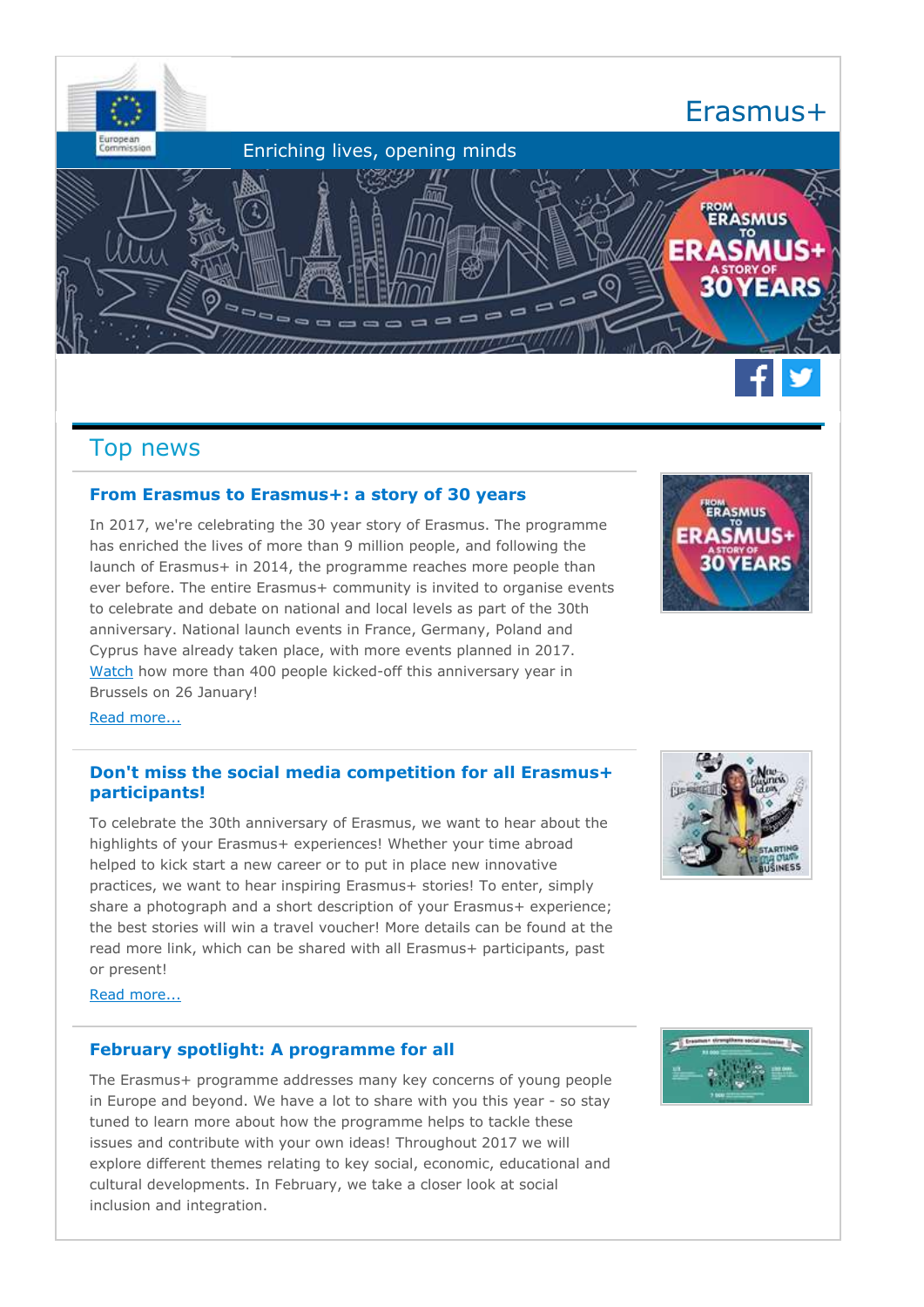# **Annual Report 2015: Erasmus+ brings down barriers with EUR 2.13 billion for mobility actions**

Did you know that Erasmus+ is more successful and inclusive than ever? New figures published in the Erasmus+ Annual Report 2015 show that the programme invested EUR 2.13 billion in more than 30,000 mobility projects during 2014 and 2015. This allowed around 1.3 million participants to go abroad, 10% of whom come from disadvantaged backgrounds or have special needs. The Annual Report also covers major developments in the Erasmus+ programme to address social inclusion in Europe. For example, a focus is put on the education needs, skills recognition and development of refugees arriving in Europe. Be sure not to miss all the latest updates!

Read more...

# Vocational education and training

# **Meet the Erasmus+ VET learners**

Erasmus+ VET learners are varied and many. They are participants of all fields of study from across Europe who have completed a learning period abroad since 2014. Through the programme, they gained valuable insight into different cultures and working practices, while gaining skills they can use for a lifetime. Read on to find out more about the demographics of the Erasmus+ VET learners, including which are the most popular host countries, and how students choose to spend their time abroad.

#### [Go to related site](https://ec.europa.eu/education/20170215-meet-vocational-learners_en)

# **Language learning for VET learners**

Did you know that the [Erasmus+ call for proposals 2017](https://ec.europa.eu/programmes/erasmus-plus/calls-for-proposals-tenders/2016-eac-a03_en) entitles even more vocational learners to benefit from the Online Linguistic Support than before? The online system facilitates language learning for Erasmus+ participants, enabling them to assess their skills in the foreign languages they will use to work, study, or volunteer abroad. After the assessment, they can sign up for an online course to improve. As of this year, VET learners going abroad for a minimum of 19 days can test and improve their linguistic skills.

#### [Go to related site](http://erasmusplusols.eu/)

# **Commissioner Navracsics visits VET learners in Berlin**

VET learners in Berlin were visited by Commissioner for Education, Culture, Youth and Sport Tibor Navracsics during the final months of their successful two-year Erasmus+ project. The project uses an innovative 'biographical link' tool and 30-day mobility experience in another European country to motivate trainees. Read more about the project and Commissioner Navracsics' visit.

[Go to related site](https://ec.europa.eu/education/news/20170215-commissioner-navracsics-visits-vet-learners-berlin_en)